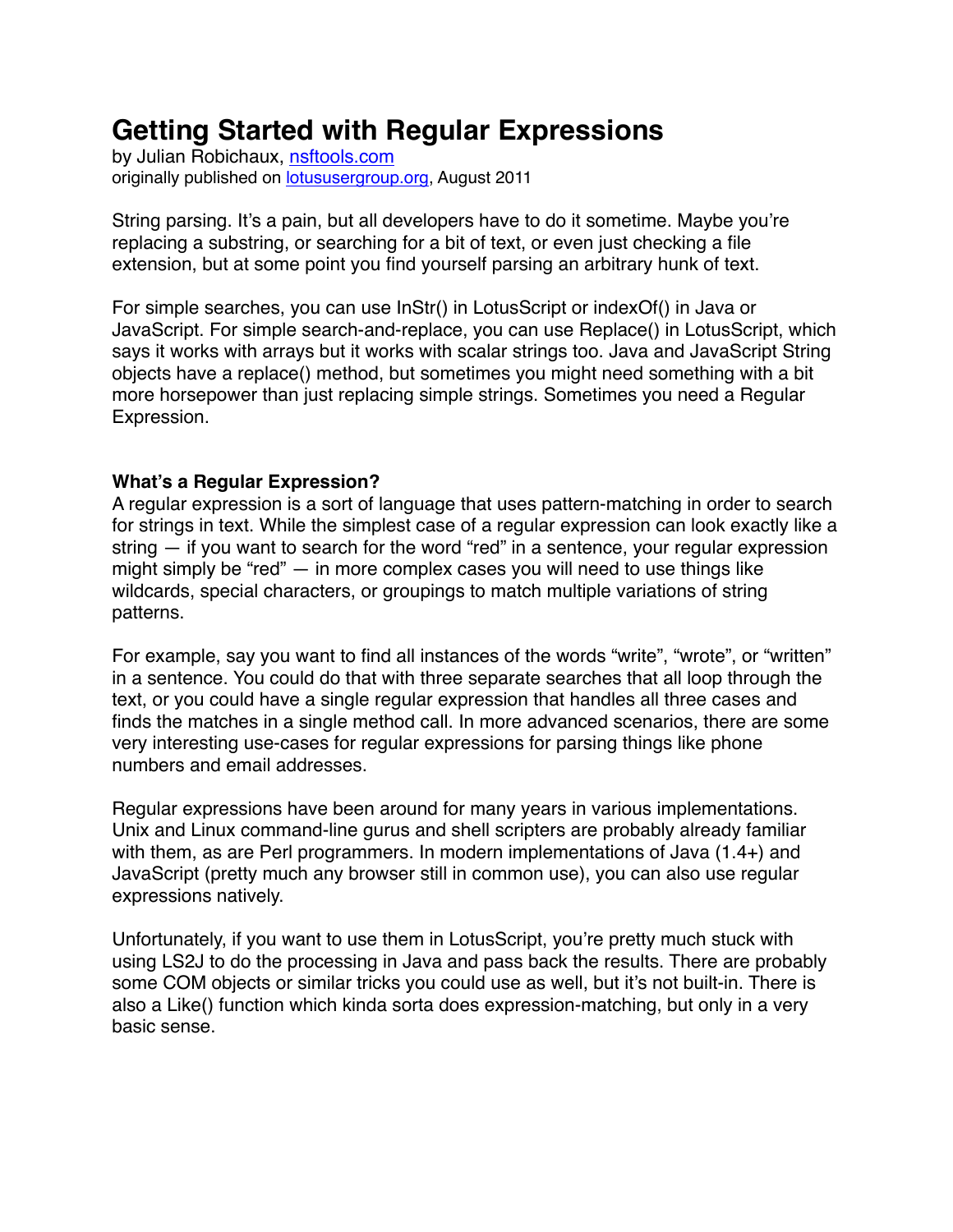#### **How About Some Examples?**

We'll run through a few rudimentary examples in this article, and then I'll point you to a few places you can go for more help. For our examples, we will parse the following text:

"It was the best of times, it was the worst of times. Time is sometimes like that."

We will also use the variable "str" to represent this string in the examples, so if you want to try it yourself you would always start with:

Java: String str = "It was the best..."; JavaScript: var str = "It was the best...";

Also please note that this article might end up formatted with curly quotes, so if you're copying and pasting the examples you might need to convert them to straight quotes for the strings to work properly in code.

## **Example 1: Count the occurrences of the string "time"**

One way to count how many times the string "time" occurs is just to use indexOf() and loop through the text until you're at the end. But we're using regular expressions here, so instead we'll use the split() method.

The split() method simply "breaks" the original text every time it reaches an occurrence of the regular expression pattern you're looking for, so that you end up with an array of substrings containing the text that is found before and after your pattern match. For example, if you start with the sentence "A red ball, a red shoe, and a red hat" and you split it along the word "red", your resulting array will have 4 items:

```
"A "
" ball, a "
" shoe, and a "
" hat"
```
Notice that there are 4 items in the array, resulting from 3 occurrences of the word. Therefore, you can count the number of word occurrences using [array length - 1].

## *The Java Method*

Back to our original example. In Java, looking for the string "time" in the test text, our code starts off looking something like this:

```
String[] arr = str.split("time", -1);System.out.println("There are " + (arr.length-1) + " matches");
```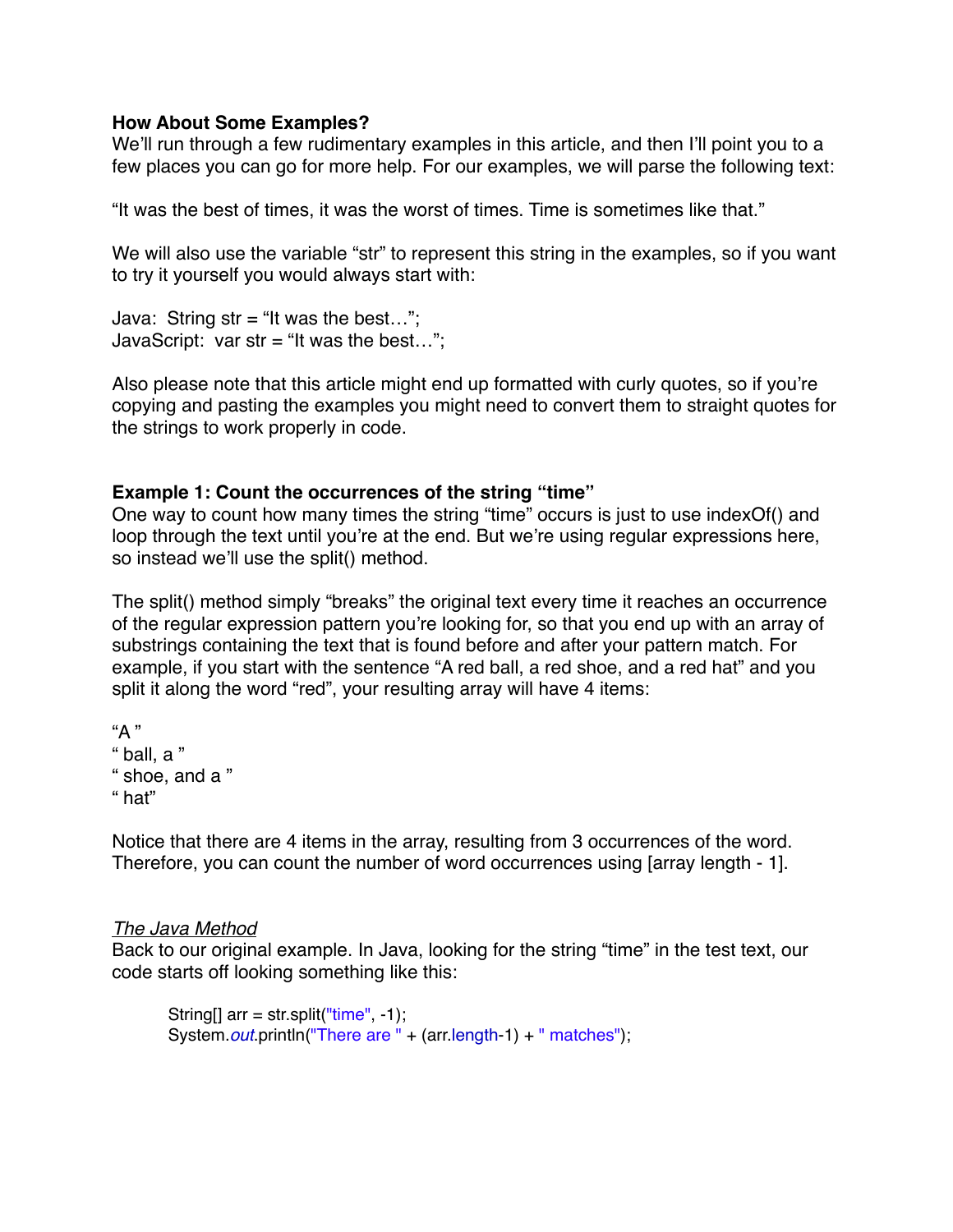However, when you run this code, you'll see there are 3 matches, and yet there are 4 occurrences of the string "time" in the test text: time, time, Time, and sometimes. Which one did we miss?

In this case, we missed the third occurrence ("Time") because by default the regular expression match is **case-sensitive**. This is very important to remember, because it will come back to bite you if you don't take this into account. In order to make the search NOT case-sensitive, there are two ways we can handle it.

The easiest way to handle this specific case is to use the pattern "[Tt]ime" as our regular expression. This says that we can match either "Time" or "time". Running the code again, using this as our expression:

String[]  $arr = str.split("[Tit]ime", -1);$ 

You will see that there are now 4 matches, as expected.

Another way to do it in Java is to pre-compile the expression "time" as a caseinsensitive pattern. To do this, we can use the following code:

String[] arr = Pattern.*compile*("time", Pattern.*CASE\_INSENSITIVE*).split( str ); System.*out*.println("There are " + (arr.length-1) + " matches");

This will achieve the same result, although this time we created a Pattern object where the entire expression was case-insensitive, not just the first letter.

#### *The JavaScript Method*

The JavaScript equivalent of what we started off doing above is this:

```
var \arctan x = \text{str.split}( /time/ );
alert("There are " + (arr.length-1) + " matches.");
```
As with Java, we will end up with 3 matches in our result set instead of 4, for the same reason as before. You might also notice that the regular expression pattern is in a somewhat unusual syntax — it was entered as /time/ instead of "time". In JavaScript, that's just how you do it. Surrounding the pattern string with front-slashes tells the JavaScript compiler that it's a regular expression pattern instead of a String.

In order to make the search not case-sensitive, all we have to do is add an "i" at the end of the pattern, like so:

var arr = str.split( $/$ time $/$ i);

That makes the entire search case-insensitive, and will therefore catch the uppercase "T" in "Time".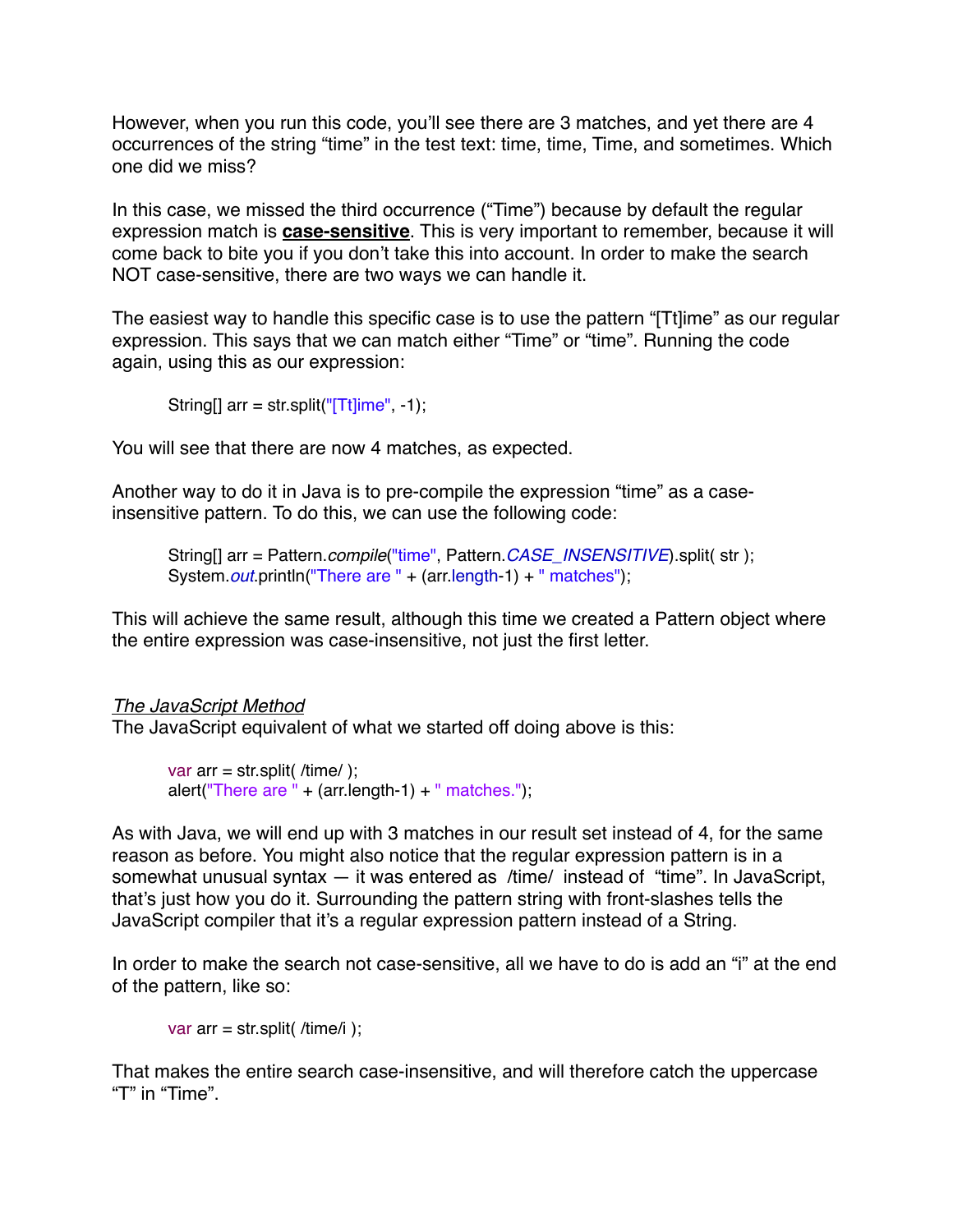#### **Example 2: Count the occurrences of the words "time" or "times"**

In the previous example, we found all occurrences of the substring "time" in our test text. However, what if we wanted to only find the word "time"? Or, in fact, we want both the word "time" and "times", but not inside of another word (like "sometimes").

There are two considerations here. First, we want both "time" and "times". This can be handled by a pattern like: time(s?). That translates into "The string 'time' followed by zero or one 's'".

There are also other wildcard options like (s\*) for "zero or more 's'" and (s+) for "one or more 's'", along with options for specific ranges of numbers of characters (used in situations where you want to match a string with between 3 and 5 numbers in a row or something).

The second consideration is that we only want the word "time(s)", not occurrences inside other words. To do this, we can use the special "word boundary" character: \b . Putting this before and after an expression in a pattern indicates that any time there is a character that would act as a word break (a space, a period, a comma, etc.), that's a match.

So our pattern now becomes: \btime(s?)\b

As you might guess, regular expression patterns get more and more cryptic as you keep adding new conditions. Our code from before becomes:

*Java*

```
arr = Pattern.compile("\\btime(s?)\\b", Pattern.CASE_INSENSITIVE).split( str );
System.out.println("There are " + (arr.length-1) + " matches");
```
*JavaScript*

```
var arr = str.split(\Deltabtimes?\Deltab/i );
alert("There are " + (arr.length-1) + " matches.");
```
You'll notice a few language differences in the syntax above. First, in Java the parenthesis around the  $(s?)$  are optional  $-$  it works with or without the parenthesis around the "s?", although I like to use them because it makes it easier to read the pattern string. In JavaScript, the parenthesis will cause the split() method to break the text at the word "time" as well as after the letter "s". So you should NOT use parenthesis on split() patterns in JavaScript, at least not on the version of Firefox I was testing on.

The other difference is that in Java the word boundary character is "\\b" while in JavaScript it's just "\b". This is because Java needs to escape the "\" character in the string used to indicate the pattern, while in JavaScript no escaping is necessary.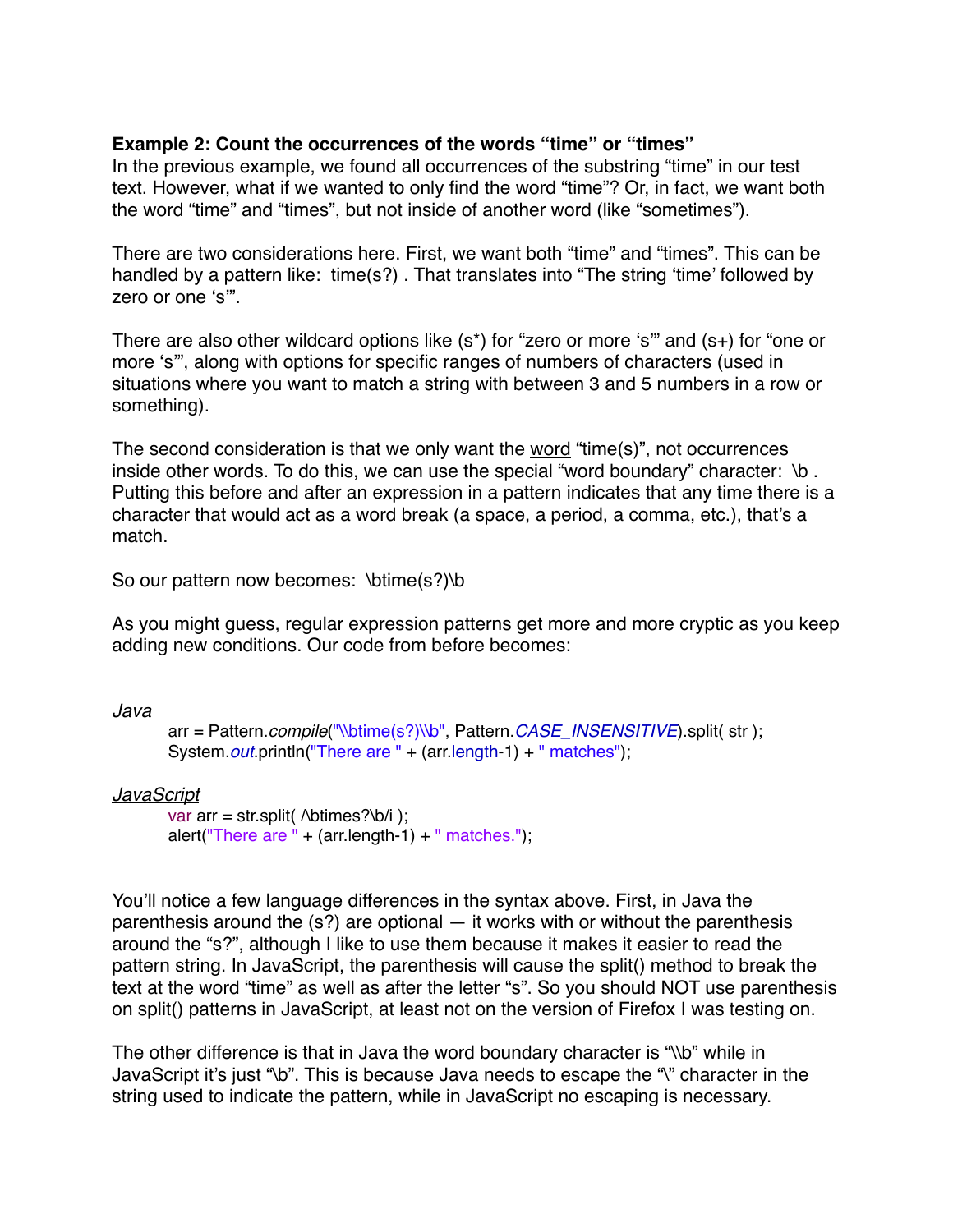The greater lesson here is that you can't necessarily find a regular expression pattern on the Internet, paste it into your code, and expect it to work. Different languages and different regular expression engines have very subtle and non-obvious differences between them, so you really have to do a lot of testing.

## **Example 3: Replace the word "time" with "thyme"**

In our final example, we will replace the word "time" (along word boundaries) with the word "thyme" — maybe because this regular expression is being used to edit a cookbook, I don't know. You can make up your own use-case here.

## *The Java Method*

The Java String object has a replaceAll() method that works well for this task, although we still have the case-sensitive issue to deal with. So we can do either:

String  $s2 = str.\text{replaceAll}("W[Tt]ime(s?)]\cdot \text{Tryme}$ ");

or:

```
String s2 = Pattern.compile("\\btimes?\\b", Pattern.CASE_INSENSITIVE).
       matcher(str).replaceAll("Thyme");
```
to return our resulting string:

"It was the best of Thyme, it was the worst of Thyme. Thyme is sometimes like that."

# *The JavaScript Method*

In JavaScript, there is simply a replace() method of the String object that can handle this situation for us. Interestingly, if you pass a String as a parameter for replace(), the method will perform a simple string replace. If you pass a regular expression (surrounded by front-slashes instead of quotes), it will perform a regular expression replace.

The biggest thing to remember here is that you have to add a "g" modifier at the end of the pattern in order to replace ALL the values in the text. Otherwise, it will only replace the first value it finds. The code will look something like this:

alert( str.replace(  $\Delta$ btime(s?) $\Delta$ oi, "Thyme" ));

Notice that the syntax is /pattern/gi , such that "gi" indicates that it's a global search as well as a case-insensitive search. Notice also that in this situation it was perfectly legal to use parenthesis around the "s?" in the pattern, even though it caused problems before in the split() method.